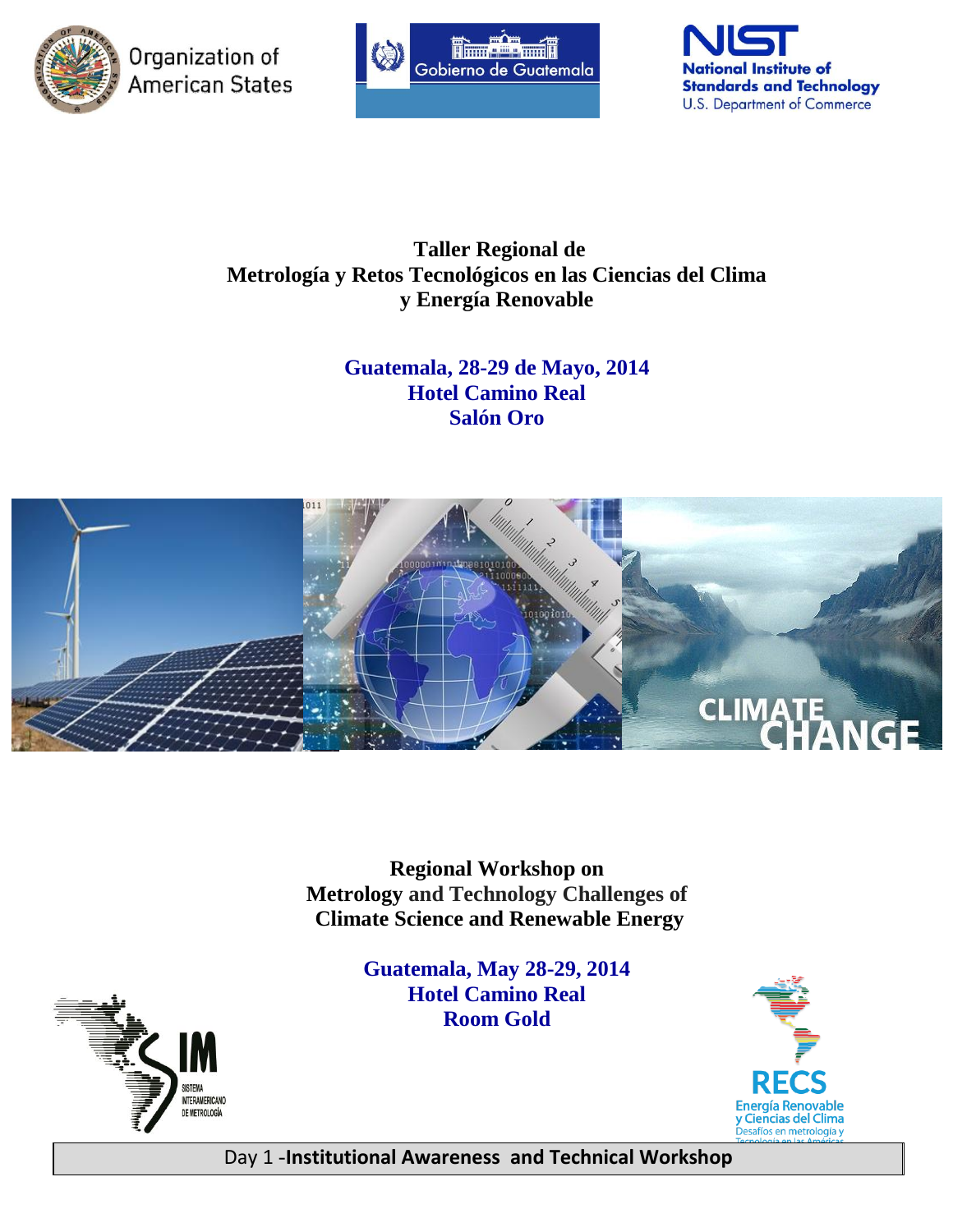





#### **Morning – Do we have the Right Policies in Place?**

| 8h30                                                   | Registration                                                                                                                                                                                                    |  |
|--------------------------------------------------------|-----------------------------------------------------------------------------------------------------------------------------------------------------------------------------------------------------------------|--|
| $9h00 - 9h05$                                          | <b>Welcome Remarks</b><br>Lic. Pablo Martinez - Master of Ceremonies                                                                                                                                            |  |
| $9h10 - 9h15$                                          | Presentation of the representatives at the main table $-$ Lic. Pablo Martinez                                                                                                                                   |  |
| $9h15 - 9h25$                                          | Presentation on the importance of the Regional Workshop "Metrology and Technological Challenges in Climate<br>Science and Renewable Energy"<br>Lic. Emmanuel Seidner, Deputy, Legislative Congress              |  |
| $9h25 - 9h30$                                          | Remarks by the national representative of the Organization of American States (OAS) in Guatemala<br>Lda. Milagros Martinez de Torres-Chico                                                                      |  |
| $9h30 - 9h35$                                          | Remarks by the Director of the Office of International Affairs and Academic, National Institute of Standards and<br>Technology (NIST) United States<br>Dr. Claire Saundry                                       |  |
| $9h35 - 9h45$                                          | Opening Address by Vice-Minister of Economy<br>Vice-Minister Claudia de Del Aguila                                                                                                                              |  |
| 9h45                                                   | Farewell to the representatives of the main table<br>Lic. Pablo Martinez - Master of Ceremonies                                                                                                                 |  |
| $9h45 - 10h05$                                         | Renewable Energy and Climate Science (RECS)-An OAS-NIST Project<br>Lic. Ruben Contreras Lisperguer, MSc. - OAS Project Coordinator                                                                              |  |
| $10h05 - 10h25$                                        | Guatemalan Policies and Regulations on RECS<br>Dr. Edwin Josué Castellanos - Director, Center for Environmental Studies and Biodiversity, Universidad del<br>Valle de Guatemala                                 |  |
| $10h25 - 10h45$                                        | Guatemalan Policies to address the Challenges of Renewable Energy<br>Licda. Carmen Urizar - Director of the National Energy Commission /Directora de la Comisión Nacional de<br><b>Energía Eléctrica (CNEE)</b> |  |
| 10h45 – 11h15                                          | <b>BREAK</b>                                                                                                                                                                                                    |  |
| $11h15 - 12h00$                                        | Climate Change and Renewable Energy - A US Perspective<br>Dr. James Whetstone - Special Assistant for Greenhouse Gas Measurements, NIST                                                                         |  |
| 12h00-13h00                                            | Panel Discussion on RECS – Policies and Activities of CAMET Countries<br><b>Representatives from each CAMET Country</b><br>Moderator: Dr. Hratch Semerjian - NIST Chief Scientist Emeritus, NIST                |  |
| 13h00-14h00                                            | <b>LUNCH</b>                                                                                                                                                                                                    |  |
| <b>Afternoon - Climate Change and GHG Measurements</b> |                                                                                                                                                                                                                 |  |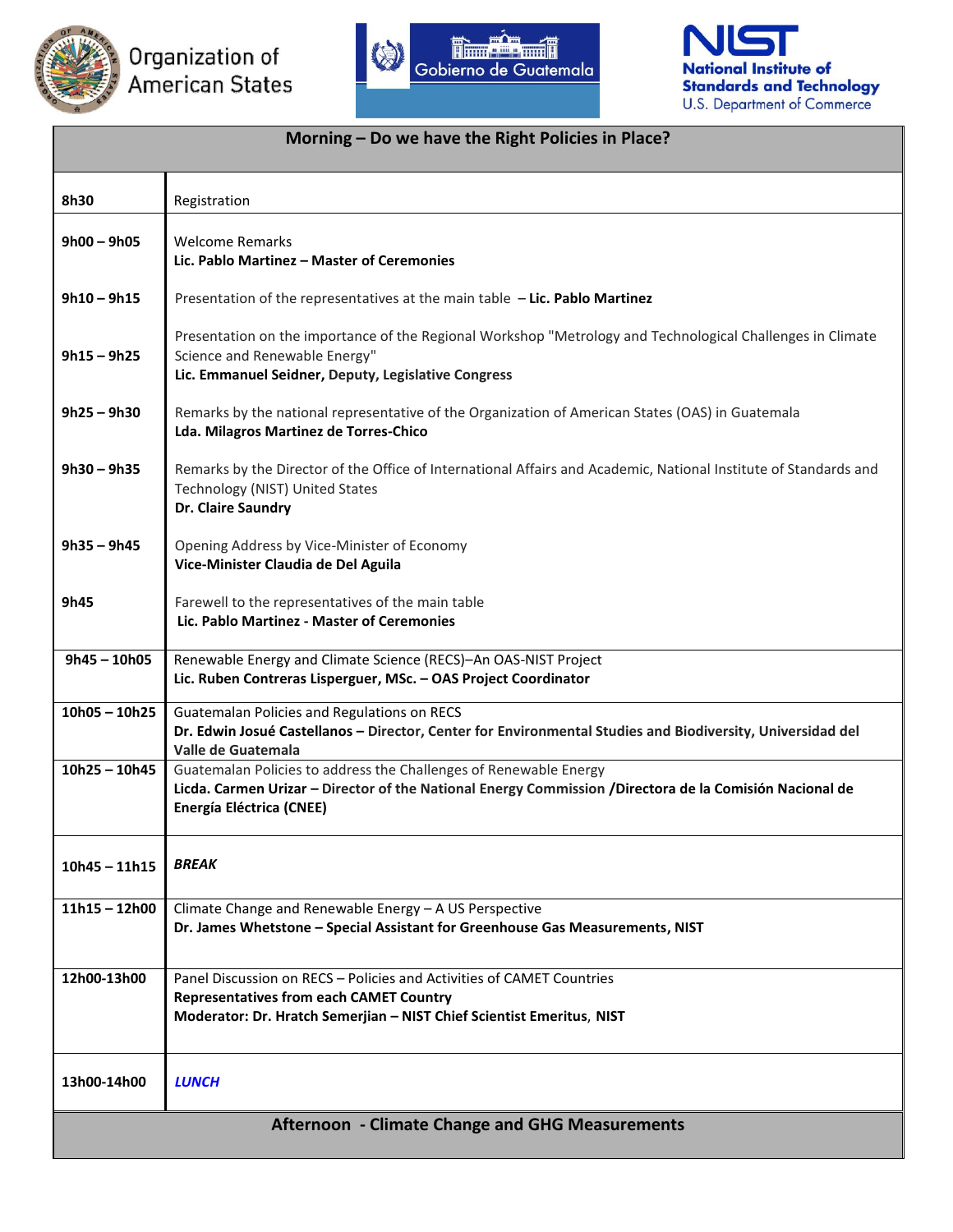





| 14h00-14h45                                                       | Air Quality Monitoring and Climate Change Related Measurements (GHG)                                                                                                                           |  |
|-------------------------------------------------------------------|------------------------------------------------------------------------------------------------------------------------------------------------------------------------------------------------|--|
|                                                                   | Lic. Jorge Koelliker Delgado -Scientific Coordinator, Gas Metrology, Centro Nacional de Metrología (CENAM),                                                                                    |  |
|                                                                   | <b>Mexico</b>                                                                                                                                                                                  |  |
| 14h45-15h15                                                       | Joining Metrology and Meteorology Communities for GHG Measurements                                                                                                                             |  |
|                                                                   | Dr. James Whetstone - Special Assistant for Greenhouse Gas Measurements, NIST, USA                                                                                                             |  |
| 15h15-15h45                                                       | <b>BREAK</b>                                                                                                                                                                                   |  |
| 15h45-16h15                                                       | Measurements and Standards for Automotive Emissions                                                                                                                                            |  |
|                                                                   | Lic. Sergio Zirath Hernández- Director of Research in Atmospheric Monitoring and Analytical Characterization of<br>Pollutants, National Institute of Ecology and Climate Change, Mexico        |  |
| 16h15-17h00                                                       | Introductory Comments by James Whetstone                                                                                                                                                       |  |
|                                                                   | Description of the Inventory Methodology of GHG and Preliminary Data for Guatemala<br>Ing. José Luis Rivera Castillo - Coordinator of the Climate Change Unit, Ministerio Ambiental y Recursos |  |
|                                                                   | Naturales (MARN) and Ing. Enrique Castroconde- Mechanical Engineer, Guatemala                                                                                                                  |  |
| 17h00 -17h30                                                      | Summary and Closure of Workshop First Day                                                                                                                                                      |  |
|                                                                   | Lic. Javier Arias -Director, CENAMEP AIP, Panama                                                                                                                                               |  |
|                                                                   | Lic. Efraín Paz - Technical Coordinator, Centro Hondureño de Metrología, Sistema Nacional de la Calidad,<br>Secretaria Nacional de Ciencia y Tecnología (SENACIT), Honduras                    |  |
|                                                                   |                                                                                                                                                                                                |  |
| 18h00-19h30                                                       | <b>Reception and Networking</b>                                                                                                                                                                |  |
|                                                                   | Amatitlan Room, Westin Camino Real                                                                                                                                                             |  |
|                                                                   |                                                                                                                                                                                                |  |
|                                                                   |                                                                                                                                                                                                |  |
| Day 2 Technical Workshop                                          |                                                                                                                                                                                                |  |
| Morning – Building Energy Efficiency Systems and Renewable Energy |                                                                                                                                                                                                |  |
| 01.30                                                             | $D = -1$ , $L = 1$ .                                                                                                                                                                           |  |

| 8h30           | Registration                                                                                             |
|----------------|----------------------------------------------------------------------------------------------------------|
|                |                                                                                                          |
| $9h00 - 9h05$  | <b>Welcome Remarks</b>                                                                                   |
|                | Lic. Jose Trejo - Director, Belize Bureau of Standards                                                   |
| $9h05 - 9h30$  | <b>Building Energy Efficiency Systems</b>                                                                |
|                | Dr. David Yashar - Deputy Division Chief, NIST, USA (Presented by James Whetstone)                       |
| $9h30 - 9h50$  | Energy Star Program                                                                                      |
|                | Lic. Kristen Taddonio – Deployment Team Lead, Commercial Building Integration Program, Dept. Energy, USA |
| $9h50 - 10h15$ | Experiences in Renewable Energy and Energy Efficiency in Honduras                                        |
|                | Ing. Jorge Núñez, M.Eng., Empresa Nacional de Energía Eléctrica (ENEE), Honduras                         |
| 10h15-10h45    | <b>BREAK</b>                                                                                             |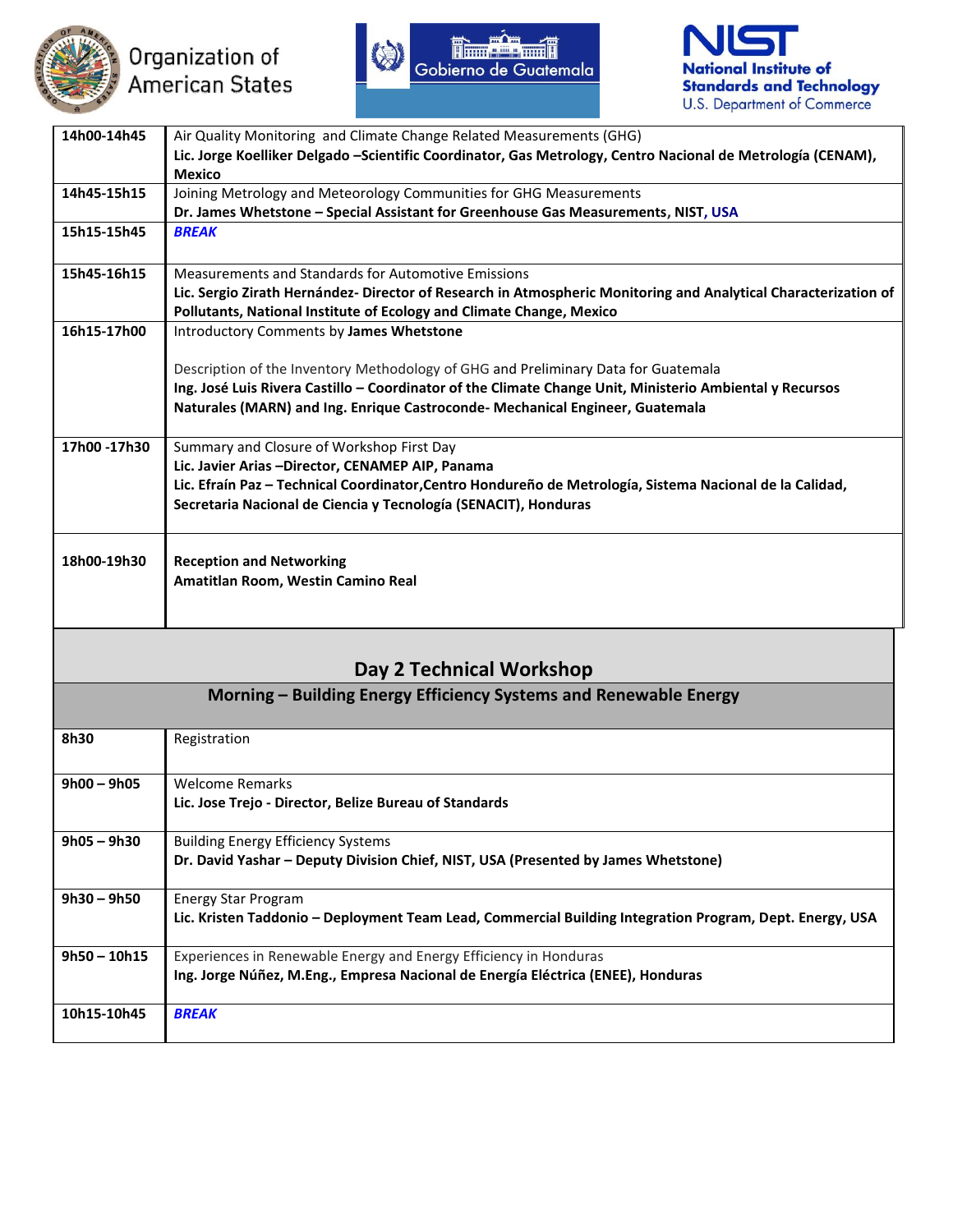





|                                               | <b>RENEWABLE ENERGY</b>                                                                                                                                                                                                                             |  |
|-----------------------------------------------|-----------------------------------------------------------------------------------------------------------------------------------------------------------------------------------------------------------------------------------------------------|--|
| 10h45-11h15                                   | Standards for the connection of photovoltaic installations to the national grid in Panama<br>Lic. Daniel Mina - Dep. Director of Electricity at Autoridad Nacional de Servicios Públicos (ASEP), Panama                                             |  |
| 11h15-12h00                                   | Outlook for 2 <sup>nd</sup> and 3 <sup>rd</sup> Generation Biofuels: Where we are and where are we going?<br>Lic. Larry Taylor -Scientist, National Renewable Energy Lab (NREL), USA                                                                |  |
| 12h00-13h00                                   | Renewable Energy Hubs: Ecological, Economical, Sustainable<br>Moderator - Lic. Jorge Urrutia, President and CEO MSI Universal                                                                                                                       |  |
|                                               | A Renewable Energy Environment for Climate Change<br>Lic. Reuben Chow, Principal, Chow Engineering, Inc., USA<br>A Supportive Regulatory Environment, Integrated Technologies and Finance<br>Lic. David Galicia, CEO Arnasa Consulting, Mexico D.F. |  |
| 13h00-14h00                                   | <b>LUNCH</b>                                                                                                                                                                                                                                        |  |
| Afternoon - What can be done? Training needs? |                                                                                                                                                                                                                                                     |  |
| 14h00-14h45                                   | Introductory Comments; MEP in the U.S.<br>Dr. Hratch Semerjian - NIST, USA                                                                                                                                                                          |  |
|                                               | How do we get small businesses involved in RECS?<br>Dra. Ernestina Torres Reyes, Director of Technology Innovation, Energy Efficiency and Renewable Energy<br>Sources from "Renovables de México, SA de C.V.", Mexico                               |  |
| 14h45-15h15                                   | Measuring Energy Efficiency of Clean Stoves<br>Dr. John McCraken, Director, UEIE, Universidad del Valle de Guatemala (UVG)                                                                                                                          |  |
| 15h15-15h45                                   | Metrology for Energy Efficiency<br>Ing. Virgilio Jiménez Valverde, Director, Laboratory of Energy Efficiency, Costa Rica                                                                                                                            |  |
| 15h45-15h45                                   | <b>BREAK</b>                                                                                                                                                                                                                                        |  |
| 15h45-16h15                                   | Metrology to meet the Challenges of Climate Change and Renewable Energy<br>Dr. Gerardo Padilla, Physical Metrologist, Laboratorio Costarricense de Metrología, LACOMET, Costa Rica                                                                  |  |
| 16h15-17h30                                   | Panel Discussion: Development of an Action Plan for the CAMET region<br><b>CAMET Representatives</b><br>Moderator: Ing. Julio Alberto González, CENAMEP AIP, Panamá                                                                                 |  |
| 17h30-18h00                                   | Summary and Action Items for the Future<br>Moderators: Dr. Hratch Semerjian - Chief Scientist Emeritus, NIST, USA and<br>Lic. Efraín Paz - Technical Coordinator, SENACIT, Honduras                                                                 |  |
| 18h00-18h15                                   | <b>Closing Remarks</b><br>Lic. Franky Eduardo Reyes - Director of the National Quality System, Guatemala                                                                                                                                            |  |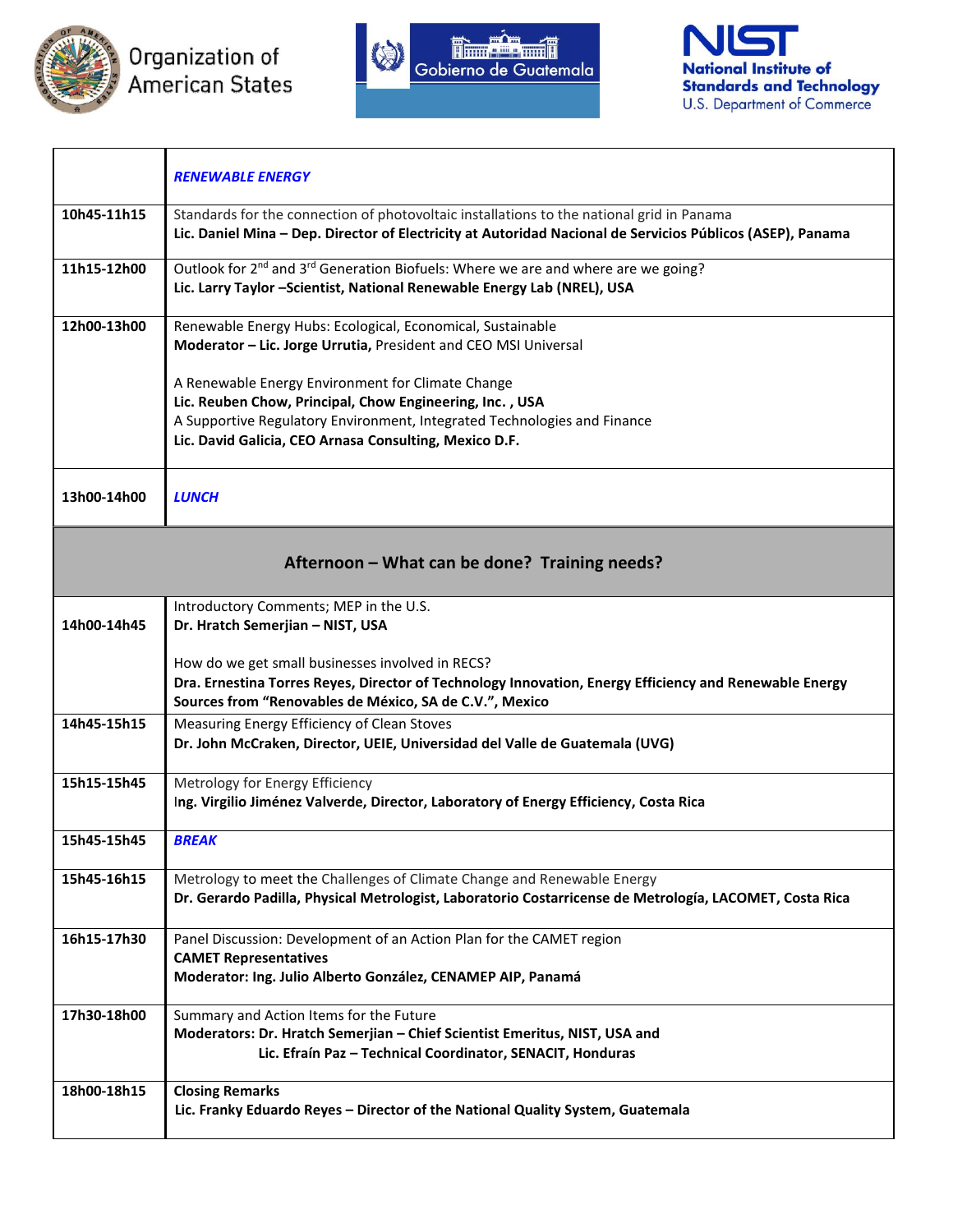





### Summary Report from CAMET Regional Workshop on

## **Renewable Energy and Climate Science (RECS)**

### **Observations:**

1. The Workshop organization was excellent, in terms of the program and speakers, as well as the workshop logistics. All attendees were very appreciative of the hospitality provided by the Guatemalan Government and CENAME Staff, in particular.

2. The Workshop Steering Committee deserves our thanks for putting together an excellent program that was both informative and stimulated much discussion. In fact, the program was packed, and left little time for discussion. (Future workshops should allow more time for discussion and reduce the number of presentations and the topics to be covered.)

3. The Guatemalan Government deserves our thanks for their support of the Workshop and personal participation of the Vice-Minister of Economy Claudia de Del Aguila and Congressman Emmanuel Seidner.

4. Participation by all countries of the CAMET Region (Belize, Costa Rica, El Salvador, Guatemala, Honduras, Nicaragua, and Panama) was critical for the success of the workshop. Participation by more than 200 attendees from the government, private sector and universities at the workshop certainly is a testimony to the importance of RECS.

5. Several Ministries were represented at the workshop including the Guatemalan Ministry of Energy and Mines, National Secretary of Science and Technology (SENACYT), Ministry of the Environment and Natural Resources, Ministry of Communication, Infrastructure, and Housing, and Ministry of Economy (El Salvador).

6. It was gratifying to see that most Central American countries have already established policies and regulations to promote utilization of renewable energy and reduce the impact of climate change.

7. It was also reassuring to see that the importance of RECS policies for economic development of each country was appreciated by the public and policy makers.

8. However, in many cases, the countries are not in a position to implement the policies and regulations because of lack of metrological and technological infrastructure.

9. It was pointed out several times that the Central American Economy of 35-40 million people is relatively small, and each country does not have the economic power to establish independent capabilities in metrology and technology.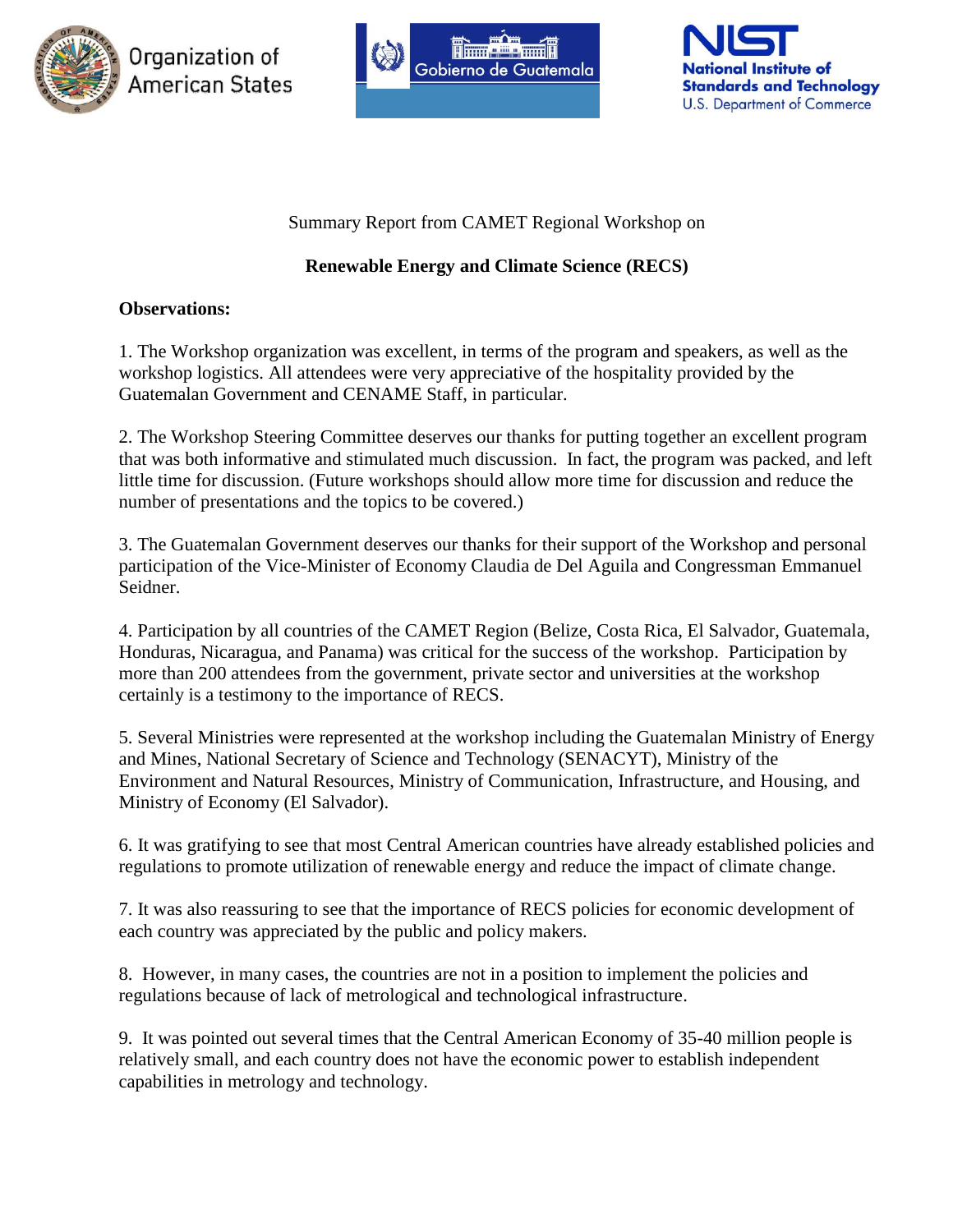





10. The last two observations make it imperative for the Central American Countries to cooperate to put in place the necessary infrastructural capabilities to implement RECS related policies.

11. Central American Countries are already making strides in establishing cooperative programs, such as the Central American Commission for Integration; these efforts need to be extended to the arenas of technology and metrology.

### **Actions Under Consideration**:

1. Measurement capabilities for air quality and GHG emissions are almost non-existent in Central American countries (This may be true throughout much of the Americas). A hands-on training workshop for GHG measurements from fixed and mobile emission sources was identified as a priority item. CENAM (Mexico) has the capabilities and expressed the willingness to organize such a workshop (pending approval from Dr. Hector Nava Jaimes, CENAM Director), in cooperation with NIST. This will enable participants to: a) develop an appreciation of the measurement techniques needed, complexity of the measurement apparatus, and the methodologies to establish GHG and other emissions inventories; b) plan development of human resources with appropriate expertise; c) plan acquisition of measurement apparatus; and d) plan cooperative activities among the NMIs of the hemisphere.

2. Improving energy efficiency of buildings as well as industrial systems will have immediate impact on a country's energy demand and GHG emissions. Building Energy Efficiency Systems was identified as a high priority area of interest for all CAMET Countries, and may be true for many other SIM countries. Training on efficient lighting systems for EE buildings, houses and industry was identified as a useful undertaking for the region. NIST will explore organizing visits to the NIST Net Zero Energy Residential Test Facility (NZERTF) and training workshops to familiarize the SIM metrology community with the metrology and technology tools currently available.

3. Photovoltaic energy systems are finding increasing use in Central American countries to supplement fossil-fuel based energy generation systems. Evaluating the performance of PV systems requires complex calibration and certification capabilities. A SIM training workshop on existing PV evaluation systems and design of new apparatus will be explored.

4. Effective use of highly distributed PV systems (e.g., from residential units) will require efficient connectivity to the electrical power grid. A wide-area network currently planned to extend from Guatemala to Panama will also require implementation of an efficient and secure power grid. Both of these activities will require an advanced power grid to ensure interconnections to networks with minimum losses and maximum security. A specific training on how to minimize energy losses when interconnecting different networks was suggested. NIST will look into organizing a training workshop on Smart-Grid technologies, the standards required and the cybersecurity requirements of such a system.